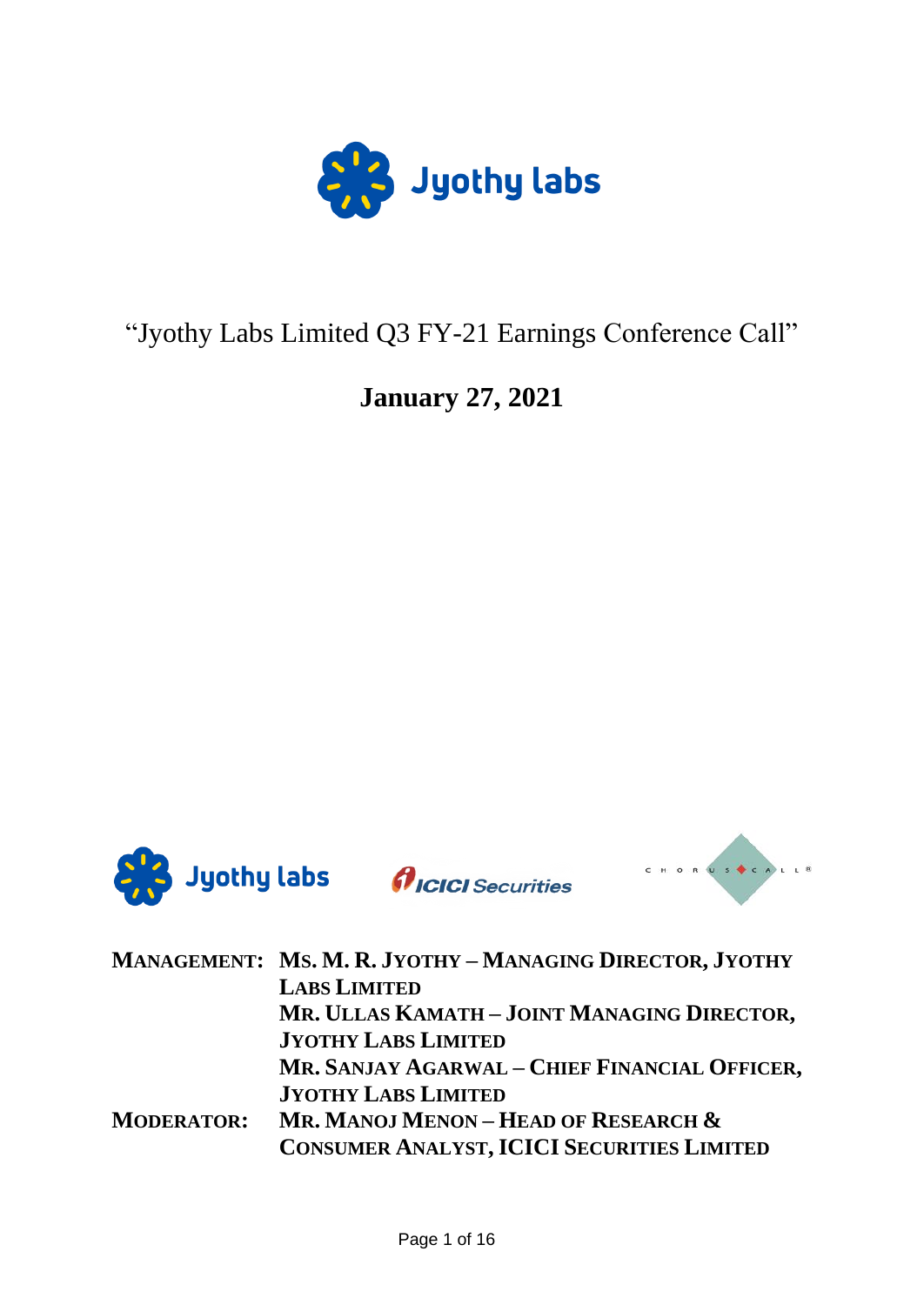

**Moderator:** Ladies and gentlemen, good day and welcome to Jyothy Labs Limited Q3 FY21 Earnings Conference Call hosted by ICICI Securities Limited. As the reminder, all participants' lines will be in the listen-only mode and there will be an opportunity for you to ask questions after the presentation concludes. Should you need assistance during the conference call, please signal an operator by pressing '\*' then '0' on your touchtone phone. Please note that this conference is being recorded. I now hand the conference over to Mr. Manoj Menon, Head of Research & Consumer Analyst at ICICI Securities Limited. Thank you and over to you, Mr. Menon. **Manoj Menon:** Hi everyone. It is an absolute pleasure to host the results conference call of Jyothy Labs at ICICI. Today we have the management represented by Ms. M. R. Jyothy – Managing Director; Mr. Ullas Kamath – Joint Managing Director; Mr. Sanjay Agarwal – Chief Financial Officer. At

ICICI we have had a constructive view on Jyothy Labs as the business as a stock for a long period of time and the current results of 15% revenue growth in these times is extremely pleasing to see.

Our constructive view remains. Now over to the management for the opening remarks and after that we will have the Q&A. Over to you, sir.

**Sanjay Agarwal:** Thank you, Manoj. Friends, very good afternoon to all of you. Before we take you through the specific quarterly performance numbers, let me briefly update you on the sector trends we have observed from our ground level assessment. I am sure the presentation would be in front of you so I will quickly go through that. We have witnessed healthy consumer demand trends across home and personal care categories in which we are present.

> And the emphasize on health and hygiene, immunity continues. Strong rural demand continues and we have also seen improved urban consumption trends which were affected for the last twothree quarters. Specific to channels, growth was already there in general trade, now we have seen gradual recovery coming back in institutional business almost back to pre-COVID levels which is a healthy sign for the future.

> Two other interesting phenomena which we are observing, one, consumer channel preference they are shifting towards omni channel approach and second there is an acceleration in adoption of digital technology and technology as all of us know by construct is disruptive, so the same general trade shopkeeper is also using a basic technology of say WhatsApp to reach out to consumers.

> So, lot of lines are getting blurred in the whole process and further all these data is helping us to do a very focused GTM. So accordingly, we have drawn our business strategy in sync with this changing environment and focusing on the same which has delivered another quarter of a resilient performance. In terms of our portfolio which is essential day-to-day household consumption.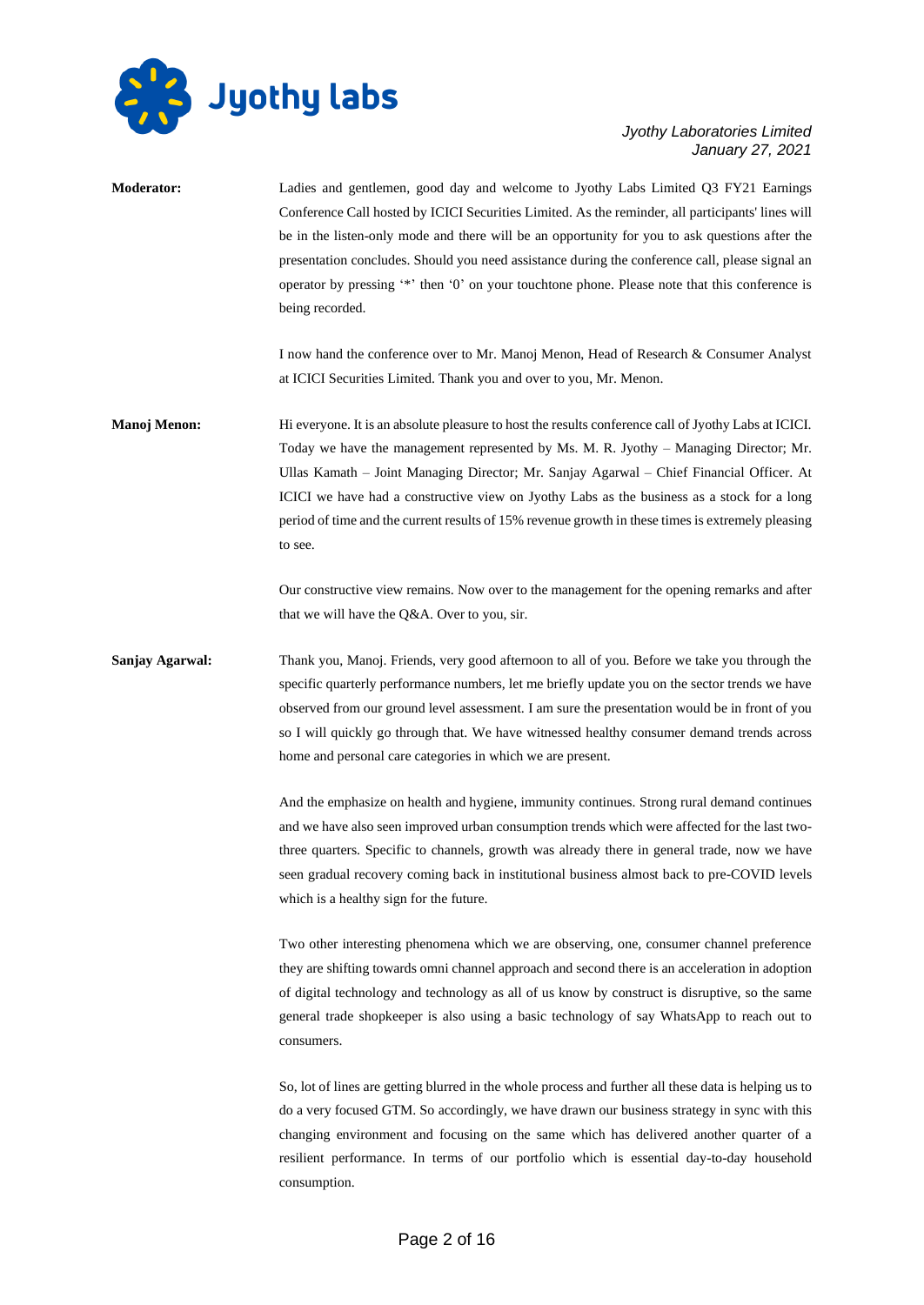

Our focus was to do a very sharp execution and keeping a very strict focus on financial matters which has led us to deliver a double-digit sales growth in the Q3 of FY21. Moving on to the next slide on the portfolio. A diversified portfolio has helped us in being ahead of the competition and also supported us in terms of the strategy for the whole organization.

Backed by the strength of our portfolio, we have focused or re-prioritized our go to market strategy say for urban market. We have been more frequently servicing retailers which helps them in better off takes. In terms of the rural coverage, we have always been focusing on that. 40% of our business comes from rural but now we are adding more sub-stockists, specific drives like van coverage to further enhance our rural coverage.

In terms of new launches – we have always focused on innovation and continuing that strategy on innovation to add on in our hygiene portfolio we have added Exo all surface cleaner which has been launched in South of India, later we will talk in detail about it. Further digital has been the forefront and I guess for all of us the whole COVID period has accelerated the need and the adoption for it and we have been quite focused on that to get all the sales efficiencies and focusing on the digital consumer engagement too.

In terms of the media spends – we have been speaking about it in the past but this quarter we have actually stepped up on our media spends with the very clear strategic intent to grow market share. We do not have official numbers but our internal estimates confirms and we believe that our market share across the categories have further improved.

And lastly but not the least on the employee human resources. In this uncertain environment keeping our teams fully motivated has been our key focus to continue our growth.

In addition to keeping strict internal financial principles, we have also focused on how we can improve the ROI of the business partners so that they can have minimum stock and we can supplement it with frequent servicing at the retailer level.

Keeping in mind our principle of no credit so the entire business 100% is on cash and carry and all the primary sales are 100% backed by secondary numbers. So overall we are happy that the Q3 numbers we have performed better than the previous year and also better than the Q1 and Q2 of this financial year as well on all the parameters.

In terms of the specific numbers, our net sales are up by 13.3%, FMCG sale is up by 15.1%. Our gross margin has been flat at 48.8% in spite of mild inflationary pressures which we have been seeing in raw material and this has been mitigated by building in efficiency in our manufacturing operations and also higher contributions from our personal care portfolio.

As part of our focused approach, our brands are doing well, our A&P spent have increased by 40% to Rs 35.3cr in this quarter and our EBITDA for this quarter stands at 16.7% which was 15.8% in the same period last year and increased by 20.3%. Consequently, our PAT is up by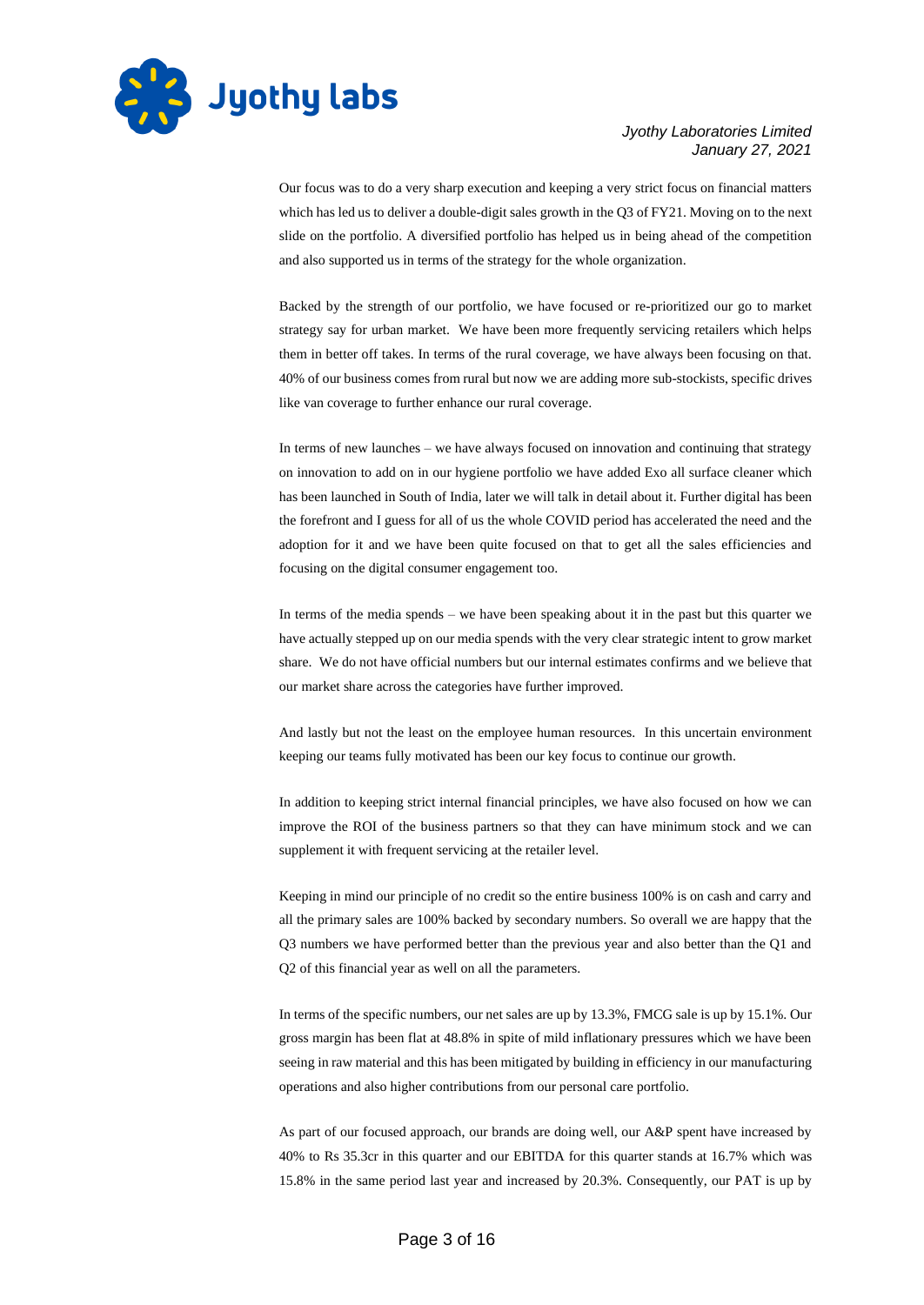

18.2% at Rs. 53 crores. Similarly, for the nine months ended December 31<sup>st</sup>, our revenue is up 7.3%, FMCG business up 8.9%, operating EBITDA stands at healthy 17.2% versus 16% of the same period last year as well as the PAT is Rs. 163.4 crores and increased by 20% over the last year.

Moving on to the next slide on category wise net revenue:

With respect to all the categories have started performing well. Fabric care, 2.3%; Dishwash 21%; HI 10%; personal care 48% leading to an overall growth of 15% in the FMCG business. The next slide is on snapshot of our financial performance in key financial ratios. Just to sum it up again, revenue up on a consolidated basis at 13.3%, operating EBITDA up 20.3%, PAT up by 18.2%.

So, net net if I sum it up, it is an all-round performance and this actually leads us into a virtuous growth cycle because higher volume growth gives us higher operating leverage as we have our own manufacturing plants wherein 75% to 80% of our production happens in our own factories. Therefore, we are able to bring down our unit cost of production, more money for our brands and which again leads us into a higher revenue growth.

A quick snapshot of our understanding of how the EBITDA has moved from last year to this year. There has been an increase in the media spends but due to lower other expenses we have still been able to increase our EBITDA from 15.8% to 16.7%.

Moving on to the talking about this specific brand performance and initiatives, our category wise business share stands at Fabric Care is 37%, Dish wash at 38%, HI at 10% and the personal care at 11%. So fairly well diversified in all the four categories in which we are present.

Talking about each of the categories:

Fabric Care business as you know we have two portions. One is main wash and other is post wash. So main wash which was struggling for the last two quarters has started doing better with modern trade and canteen store department almost coming back to normal.

So that is a good sign and in terms of the post wash, which is still constrained because offices, schools, colleges have yet to fully resume but we have seen month-on-month improvement in both of the post wash brands Crisp and Shine and Ujala Fabric Whitener. Moving on to the next slide on Ujala Fabric Whitener where we are the market leader. We continue to increase our retail visibility and demand has revived post easing of lockdowns. So that is on the Ujala Supreme and similarly on Crisp and Shine, which is more of a specialty post wash product. The brand is seeing an improved growth over the previous quarter and we believe once the lockdown or people are able to move and office goers and school and colleges fully resume Crisp and Shine will also be fully back to normal.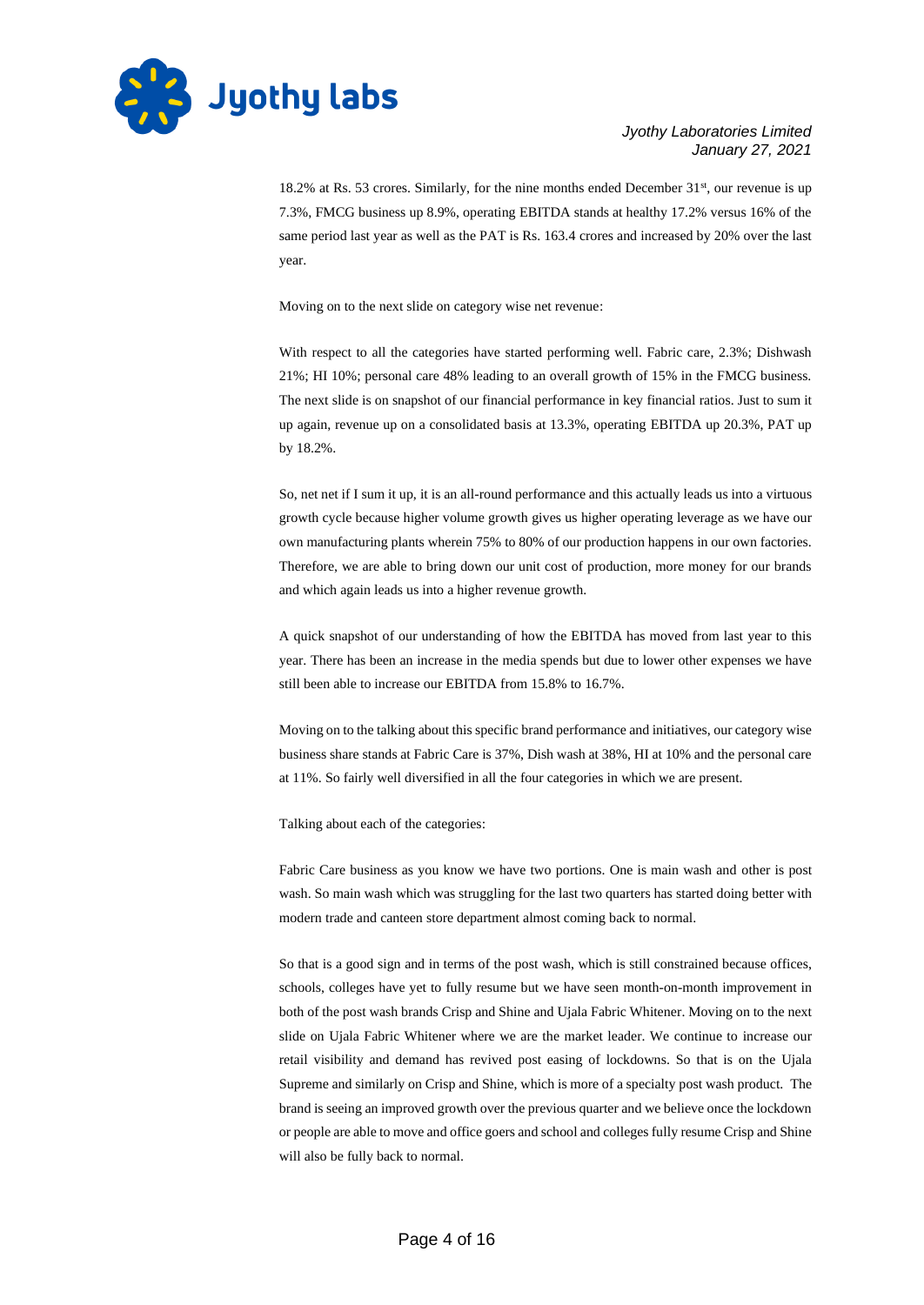

Similarly, for Ujala Instant Dirt Dissolver our detergent brand we are only focused on Kerala. It is doing well. It is the largest mid-priced detergent brand in Kerala.

Similarly, on Henko, the growth is back with modern trade and CSD channels almost normalized. We continue to see a good growth in ecommerce on Henko brand and also our TV campaigns have been pitched in the target markets to reach out to consumers.

Moving on to the Dishwash segment:

There has been a renewed focus on hygiene so we are obviously benefitting from the tailwind on that, alongside with that we have been taking a very focused distribution drive both on Exo and Pril. We believe that this growth what we have seen of 21% and for the nine months also we have seen a 20% growth is sustainable as the brand has started doing well with consumers and few specific actions to focus on smaller packs for newer consumers entering into the branded Dishwash category that has paid off well.

So, we remain quite optimistic on our Dishwash business going forward. And along with the TV media spends, we have also been doing marketing efforts on digital and social media to reach out to consumers because through these channels we can experiment lot of new ideas, different content, messages in a unique way. So that has done pretty well.

The next slide. We have launched Exo All Surface Cleaner:

It is a very interesting product because it meets the consumer demand, fills the need for both cleaning as well as it acts as a disinfectant. So, this we have launched very recently in South of India and we believe is going to be a product which will fill in the demand of the consumers going forward.

Again it strengthens our entire Exo portfolio with Exo bar being there. We launched Gel and now with all surface disinfectant the whole portfolio becomes far stronger. The next slide is to summarize just as one case study in terms of how our innovation journey for any particular category has moved on or has demonstrated over a period of time to fill the consumer current and future demand.

So, way back in January 2019 we changed the entire Exo brand we added a ginger twist in that, then Exo gel and Pril Tamarind and the pouch and in the last 3-4 months added a vegetable cleaner and now all surface cleaner. So the objective is to keep emphasizing that we are committed on our innovation journey and all these products have been very successful to bring the whole potential of the Exo brand and it is also shows excellence in our innovations and we have always believed in quality of our innovations versus quantity and we will continue this journey in Dishwash and other brands where we are present.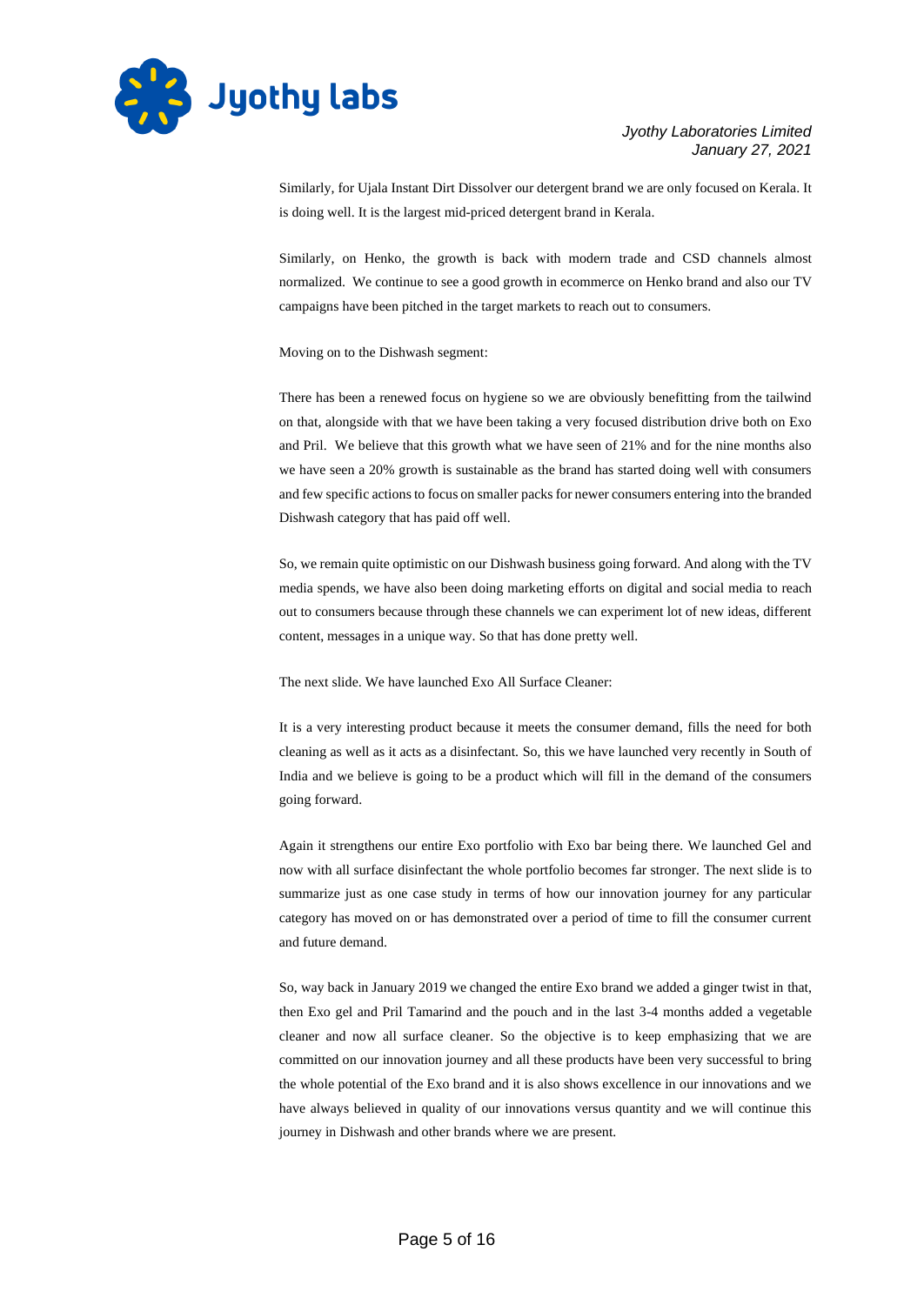

Moving on to HI:

Last two quarters have been well and we continue to see healthy growth in this category due to consumers adopting a cautious preventive approach towards health. And also, our brand has started doing very well with our specific focus on liquid vaporizers which is more season agnostic. So yes, coil remains a larger portion of our business as of now but liquids have started doing well and the overall growth in this quarter has been 10% and we believe we would have gained decent market shares as well. Again, on Maxo we are committed for TV media spends and also doing digital campaigns focusing on few key states to generate off takes.

Moving on to the personal care which is around 11% of our total business. This has done very well with 48% growth and completely demand led secondary growth. This is because primarily our personal care portfolio is Margo, a 100-year-old brand and neem-based soap, hand wash and face wash. We have seen a good response from consumers backed by higher media spends, distribution drives and finally consumer liking natural based products like neem. So overall we continue to invest behind this brand including digital medium and we expect the momentum to continue in this category for us.

With that I will come to the last slide. Way forward, we are quite optimistic on our business prospects. We believe we are at Inflexion point.

Our core essential and hygiene portfolio with our focus on consumer driven brand and innovation, investments on technology and new ways of doing distribution bringing efficiency, we believe we will be able to capture higher market share and with our focus on strengthening our brand franchise we expect that we will be able to deliver profitable volume led growth.

We expect there will be some inflationary pressures in key raw materials. Primarily in personal care and soaps category because as we all know the palm oil prices have been higher but we will hope to balance it with some strategic price increases. Bunch of cost optimization initiatives have been undertaken and further balance the trade schemes to support a healthy cash flow management.

Further and finally with our diversified portfolio, we aim to drive our full potential of our business categories with enhanced media spends and geographical expansion which will drive sustainable growth for us in the future.

With this, I will finish my presentation. We are happy to answer your questions and clarifications you need. Thank you very much.

**Moderator:** Thank you very much. We will now begin the question-and-answer session. The first question is from the line of Tejas Shah from Spark Capital Advisors. Please go ahead.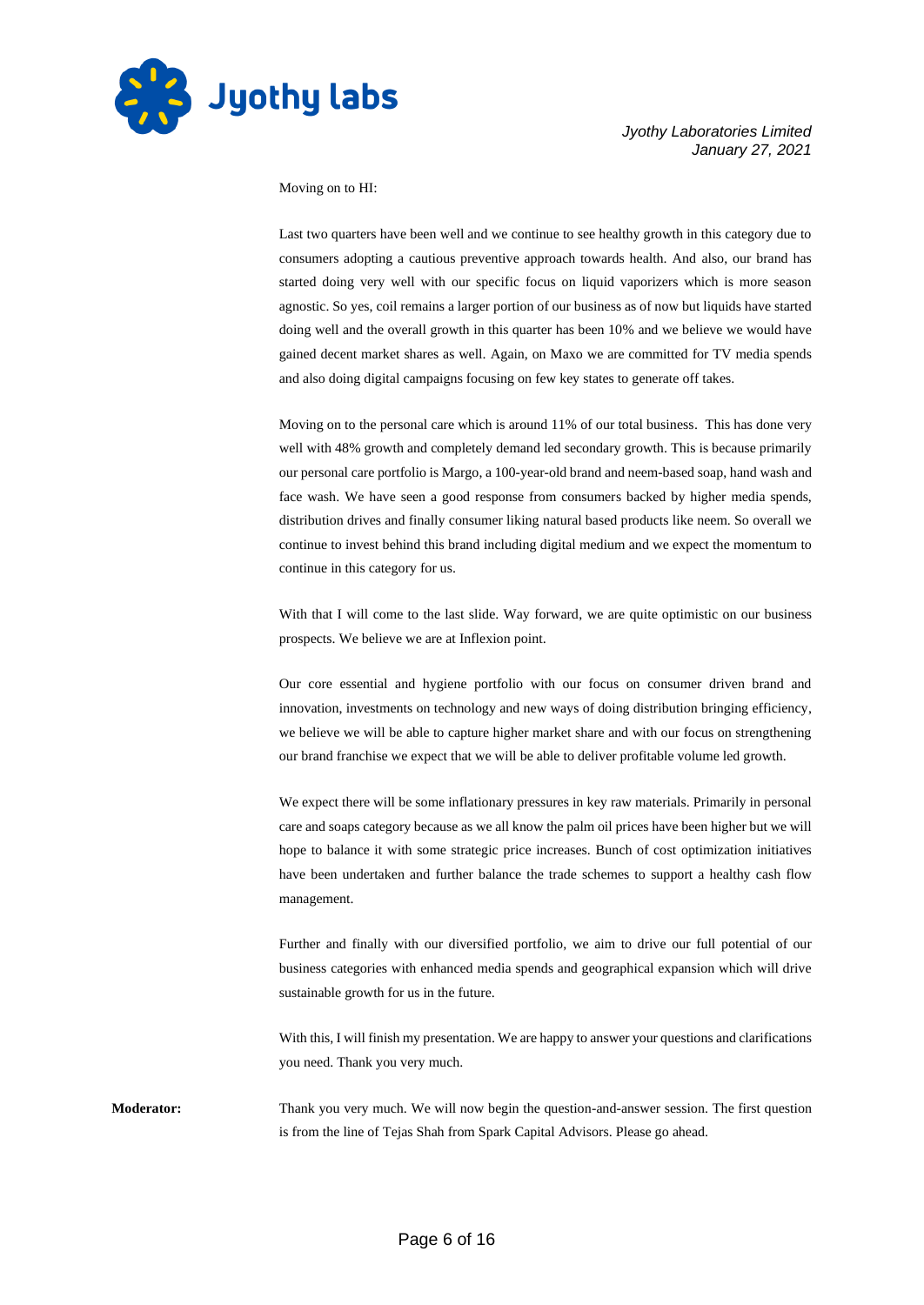

| <b>Tejas Shah:</b> | From the presentation, it seems multiple interventions have been made in sales and distribution<br>in terms of both expansion and efficiency. So, if you can give some insights on the measures<br>taken and any numerical target we are chasing here in terms of distribution expansion?                                                                                                                                                                                                                                                                                                                                                                                                                                                                                                                                              |
|--------------------|----------------------------------------------------------------------------------------------------------------------------------------------------------------------------------------------------------------------------------------------------------------------------------------------------------------------------------------------------------------------------------------------------------------------------------------------------------------------------------------------------------------------------------------------------------------------------------------------------------------------------------------------------------------------------------------------------------------------------------------------------------------------------------------------------------------------------------------|
| M. R. Jyothy:      | Hello, this is Jyothy here. Like you rightly said, yes there have been multiple interventions and<br>especially on the general trade. As such we have seen good momentum happening in general<br>trade and more so led by rural and what we have done is we have one is our field force who are<br>committed number of salespeople who go daily and visit these stores. Also, they have specific<br>targets on increasing the number of outlets.                                                                                                                                                                                                                                                                                                                                                                                       |
|                    | That is, one is through that and then there is another set of drives which we undertake through<br>van distribution and things like that. So those are the areas specifically on the distribution that<br>we are focusing on. It also the SKUs that are at Rs. 5 and Rs. 10 segments also help in doing this<br>thing much more in a better way because most of our products have that price you know the Rs.<br>10, Rs. 5 SKUs and that also helps us in increasing the sales to that extent.                                                                                                                                                                                                                                                                                                                                         |
|                    | So, it is more because your modern trade and CSD were as all of you know has been hit in the<br>last one year. It is improving gradually and almost coming back but largely led by the general<br>trade sales. So, we have witnessed all of this, and most of our brands have that Rs. 5 and Rs. 10<br>SKUs which has helped us an entry into all these rural areas.                                                                                                                                                                                                                                                                                                                                                                                                                                                                   |
| <b>Tejas Shah:</b> | Any numerical target in terms of distribution expansion we are running with?                                                                                                                                                                                                                                                                                                                                                                                                                                                                                                                                                                                                                                                                                                                                                           |
| Sanjay Agarwal:    | The whole objective or the principle for us is to add or improve the efficiency of the existing<br>reach we have, so if we are able to sell two lines or three lines the objective is to sell four lines<br>in the store and increase the productivity or productive calls. So we are more focused on that<br>rather than just taking a numeric number and driving to that point.                                                                                                                                                                                                                                                                                                                                                                                                                                                      |
| <b>Tejas Shah:</b> | Fair enough. Second if we see the margin trajectory for both this quarter and nine month this<br>year, we have done very well versus our targets in the past and the source of margin expansion<br>so far has been other expenditure. So, anything structural here that we are doing or is it just<br>operating leverages playing out for now?                                                                                                                                                                                                                                                                                                                                                                                                                                                                                         |
| Sanjay Agarwal:    | Both the things playing out, one obviously higher volume give us a better utilization at our<br>manufacturing plant so it helps us at the gross margin level. And also since the sales force for us<br>is on our payroll so higher volume throughput obviously brings down as a percentage to sales.<br>And in addition, you know for the last few months as things had become standstill in April, we<br>did look at some of the cost rationalization items across the P&L and we did take some of the<br>steps to optimize the overall cost which may be reduced permanently and as things like travel<br>cost, as of now the number is lower but they will come back may not be to the extent where we<br>were earlier. So, operating cost plant level as well as in the sales and other administration<br>expenses have helped us. |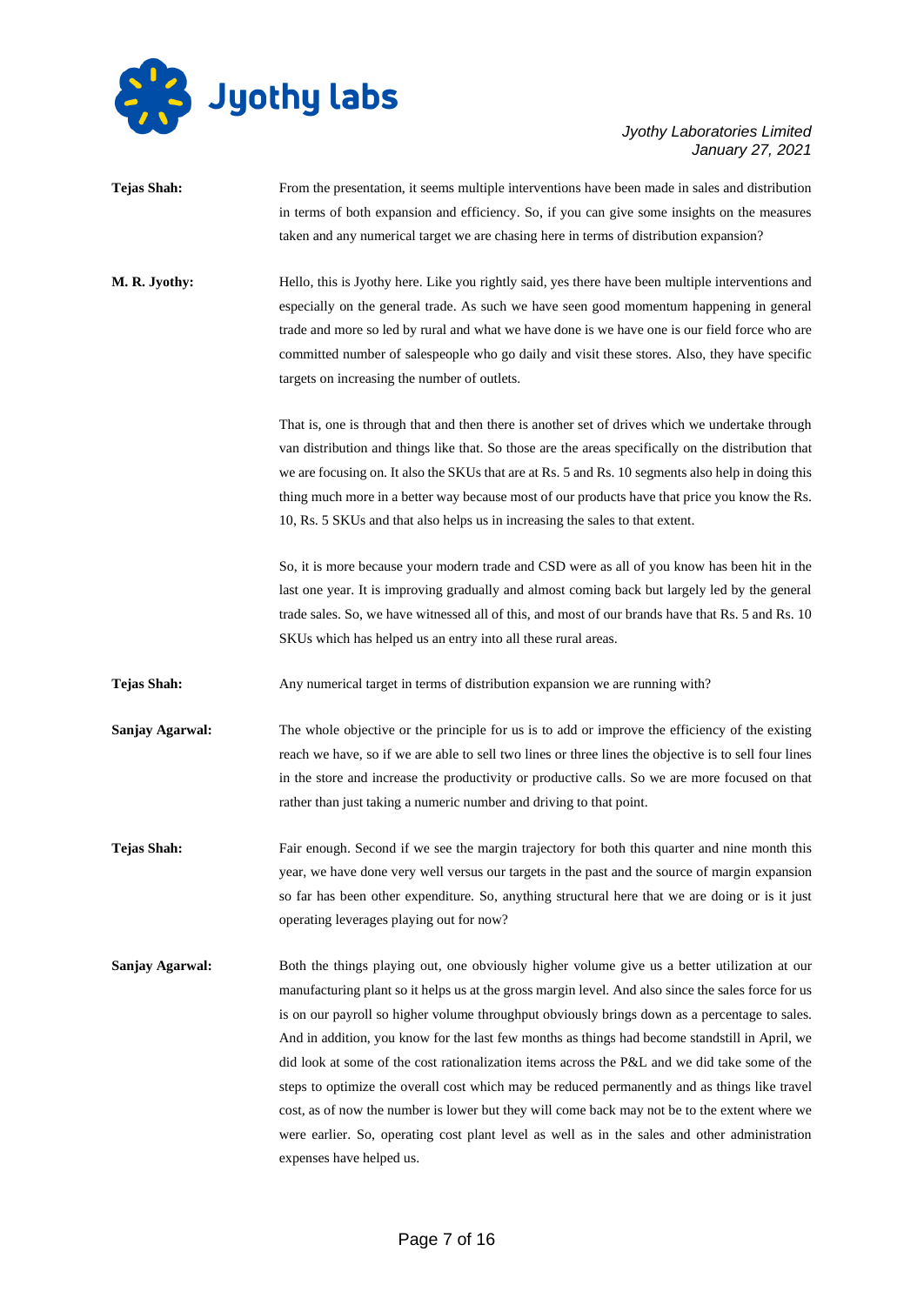

- **Tejas Shah:** Sure, so from that point would there be any change in our long-term guidance or medium-term guidance on margins?
- **Sanjay Agarwal:** So as of now, for this financial year as we have guided 15% to 16% we will stick to that. For the next year once we have completed the budgeting exercise, we will definitely give a guidance for the next year maybe in the next analyst call.

**Tejas Shah:** We are way above 16 for YTD FY'21, so are we seeing there will be sharp dip in 4Q for margins?

**Sanjay Agarwal:** There are no other operating reason. The only thing we are still holding up to that is if we need to increase our media spends in Q4, we will rather do that and also build up the base for our next financial year growth. So that is the only one place where we may increase investment behind our brands and therefore, we will rather keep the guidance at 15 to 16 to have that leverage with us.

**Moderator:** Thank you. The next question is from the line of Harit from Investec. Please go ahead.

- **Harit:** Just couple of questions, firstly on the detergent performance. So your entire portfolio ex so Ujala Liquid Blue. How would you have seen the kind of recovery rate say October, November, December if you could give us some sense on where the recovery rates were and what are the exits as you are getting out of December or early Jan, is that entire portfolio which is the combination of Ujala in Kerala, Henko, Chek, Mr. White are all now on the growth path?
- **M. R. Jyothy:** Yes, all of our detergents portfolio are doing well, most channels are back specially the modern trade which primarily drives the Matic versions and the premium products. While the other brands are Ujala IDD is specifically in Kerala and we are seeing good growth there. Mr. White has also done well in the regions that it is present and basically the detergents portfolio is back as well as post wash if you see Ujala Supreme is also coming back broadly on track, almost 90%-95% is coming and in the next one or two quarters you will see a positive a much more contribution happening from that brand.

Crisp & Shine definitely is a specific product usage it is a very different specialized product and has much to do with a larger usage more than White as in it is for Colors as well, and there you would we expect that again once things are open and back to normalcy, that should come back on track. Also Crisp  $\&$  Shine is specifically right now only in two states which have been badly affected by COVID. One is TN and other is Kerala so that is one other reason you would see the sales not happening as much as desired. Whereas here Ujala Supreme is a national brand and hence you could see a much more better recovery there.

Harit: My second question was on your disinfectants and hygiene brand, so obviously the Exo dish wash continues to do very well the entire dish wash portfolio, but I just wanted to get a sense on the two pieces, one is how do you see T-Shine in the current context of hygiene requirements as a brand and secondly is the disinfection launch for Exo how do you see that as playing out? Do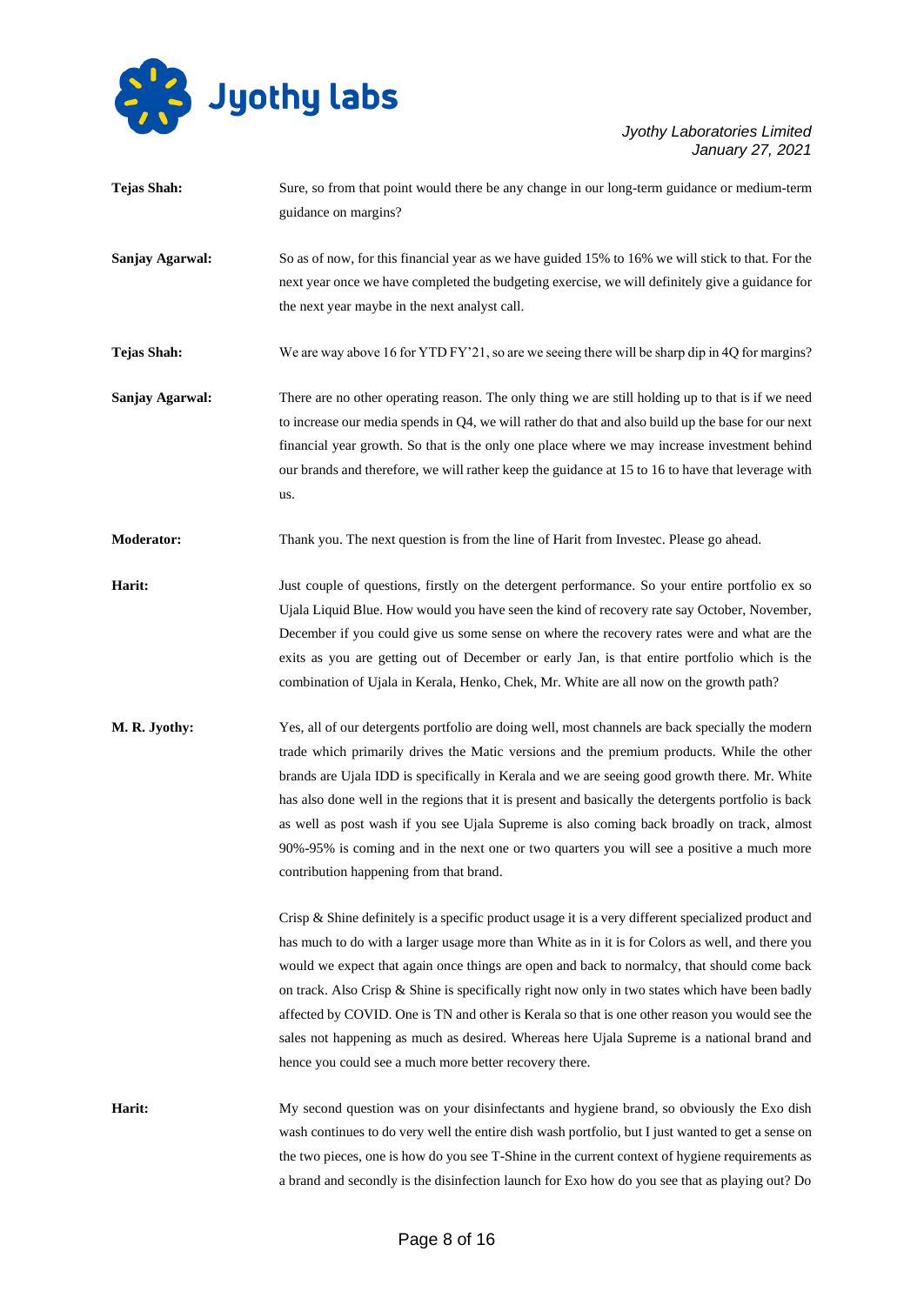

you think it is maybe a quarter or two late compared to probably what the market desired? Do you think there is a huge opportunity still there? That is it from me.

**M. R. Jyothy:** So on T-Shine, we are very well poised for better growth there. As of now T-Shine Toiletries we had only in Kerala and the floor cleaners we have launched in the other southern states. In the current context from a product delivery it is far superior compared to the competitors and has a unique offering there.

> And your second question was on Exo has always been talking about health and hygiene right from the day it was launched way back in 2000 and we were the first antibacterial dish wash bar in the country. And to strengthen the Exo portfolio, we have won the consumers across in the south and then we went national after 10 years and we have seen a very good acceptance for the brand obviously led by media spend and the good brand ambassador for it.

> It is also led by some in home consumption because people were confined to homes. They were having multiple eating occasions and washing the dishes, so yes that is there. But I think lot of trials also have happened along the Rs. 5, Rs. 10 segments where we were able to reach and we expect and assume that at least from a number of people who would have tried, many of them would stick back to the brands since it offers a high quality since we have a very high-quality product there.

> Now to strengthen that is why we have also entered into a surface cleaner segment. From a Corona Virus thing maybe, we are like you said, little late into this thing, but we have a very differentiated proposition here and a very different product. So what we do is it is not just disinfecting. If you would have seen, most of the players in the market are for disinfecting and are alcohol based products that are there. So, and they do maybe one job at a time. And we have here something which a product that delivers and has a truly differentiating factor and that delivers in the cleaning aspect it cleans the germ and dirt completely off the surfaces. You can use that in your kitchen without any fear.

> It is totally alcohol free and we have a 24-hour germ protection as a strong point there. If you see other players, you will have to use it multiple times in a day maybe once it gets and there is no guarantee on the infection thing. Here we have a 24-hour clean and it also does a 99.9% Corona Virus kill as well, so we have a very strong product with us. Everything now depends on the investment and how we are able to cut that ice from a consumes perspective.

> So, with that we strengthen the Exo portfolio and Exo will become much bigger there. And that is what we expect there.

**Moderator:** Thank you. The next question is from the line of Percy Panthaki from IIFL Securities. Please go ahead.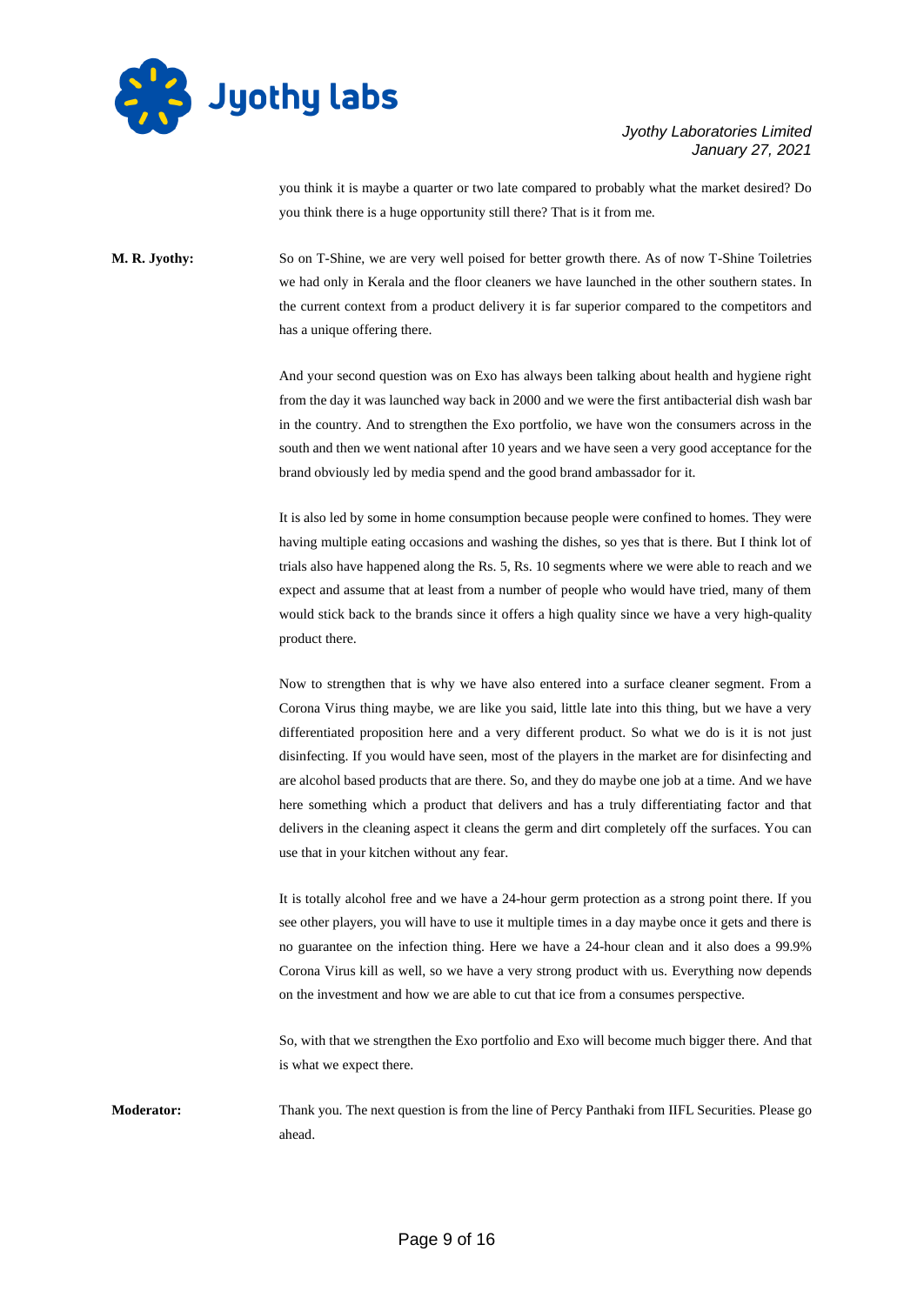

| <b>Percy Panthaki:</b> | My question is on the HI segment. So in spite of good top line growth, we are still not making     |
|------------------------|----------------------------------------------------------------------------------------------------|
|                        | any money on this segment. And basically I know your strategy is to sort of increase the           |
|                        | proportion of vaporizers and reduce the proportion of coils and that is how the margins for the    |
|                        | segment will improve but if you could give some guidance on timeline herein and what kind of       |
|                        | margins we expect from this segment or I mean if it is going to be a very long haul on this, would |
|                        | you consider hiving off this segment and concentrating on the parts of your business which are     |
|                        | actually value adding?                                                                             |
| Sanjay Agarwal:        | Percy, as you know in coil segment, we have a 20% plus market share and in liquid segment we       |
|                        | have on a pan India basis, 8% to 9% market share. So, having said that, we have always believed    |
|                        | that this is one growth market for us because in India the mosquitoes are not going to go          |
|                        | anywhere and HI is a 3 player or 4 player game. Also, our LV portfolio is doing well which is      |
|                        | critical from margin's perspective.                                                                |

Second, HI is only 10% of our total business and in that we are shifting more towards liquid and that has started giving us very good results so to your point when will we make profit even today also we are making profit on the whole HI business. It is just that we may be over investing or investing ahead more on the liquid vaporizer segment. Rajkumar Rao is our brand ambassador. We have been growing in some of our noncore strength markets as well. So, having said that, I think another 3 to 4 quarters you can easily see we will have far better profitability after including media spends in the HI category.

**Percy Panthaki:** Okay, second question is on the margins for our business. So, among all the listed FMCG companies, our margins are at the lower end of the band. So how do you look at this over a 3, 4 year kind of horizon? Is there a secular margin growth every year that is something that you would target or is it that I mean you think that the low hanging fruits are done and you would rather sort of take margins at this level and reinvest in growth, some thoughts on that?

**Sanjay Agarwal:** Yes, good question Percy. If you see last 4, 5 years or 6, 7 years our trajectory of EBITDA growth has moved from 11%, 12% to 16%, 17% now so that is one from the past. Second if we compare each of our portfolio with the segment results of closest large peers, we are on par with them whether it is personal care, detergents or dish wash.

> So, if you look at each category by category, we are doing a comparable number and we are not on any lower side in any case for any of the categories vs competition. Currently, our personal care portfolio is only 10%, and if you see most of the other FMCG company have a higher personal care portfolio and therefore leading to an overall higher EBITDA margins and we are also on the same journey.

> So from 12%, 13% we have been able to grow to 16%, 17% . Personal care business is doing well, liquid vaporizer is doing well, in Pril and where the margins are a little higher Ujala post wash where the margins are higher so there is a clear strategy and a focus for us to go and increase market share and revenues for those brands, leading to overall higher margins.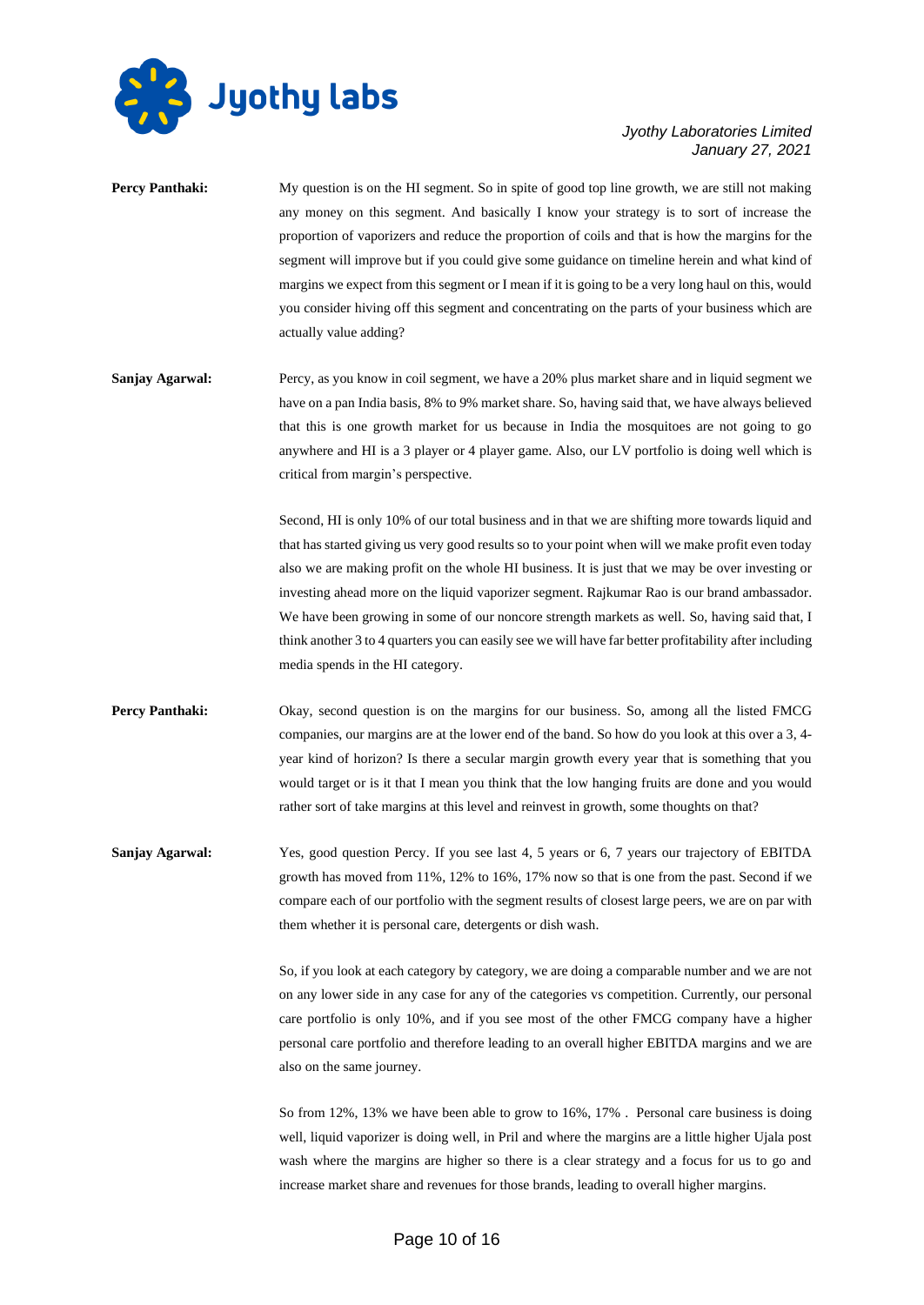

Like any progressive , we would aim for that and we have shown in the past and our clear strategy even we see in Q3, our personal care sales have higher growth, even HI liquid vaporizer has a higher growth. Based on this, we would be aiming for a much higher margin profile in the next 3 to 4 years.

**Moderator:** Thank you. The next question is from the line of Gaurav Jogani from Axis Capital Limited. Please go ahead.

**Gaurav Jogani:** Sir, I have two questions. The first is the other expenditure this quarter have been quite low. So, is there is some one-off in there or is this is a sustainable expenditure, I mean the percentage of sales can be sustainable going ahead?

- **Sanjay Agarwal:** No, there are no one off because the volume growth is 15% so other expenses as a percentage looks lower. Our factory expenses, other administrative expenses remain same, so as a percentage they show a lower number. Also, we have taken cost optimization at various levels, wherever we could have done. If the volume growth we are able to maintain at these levels, yes other expenses as a percentage of sales will broadly be the same.
- Gaurav Jogani: Sure, and sir another question is with regards to the tax rate. I mean the tax rate has been quite lower at this end. So, what would be the guidance going ahead for the next quarter and the next yea? I mean what should tax rate should be built.
- **Sanjay Agarwal:** We are continuing to be under MAT for this financial year as well as for next financial year. We can very well take ETR of 18% to 19%.
- **Gaurav Jogani:** For the full year '21 and '22 sir?
- **Sanjay Agarwal:** Yes, that is right.

Gaurav Jogani: Okay and last question from my end is the personal care growth it has been quite encouraging to see the sustained growth rates that we have done. If we would like to dissect the growth, I mean in the personal care specifically what segment is growing and what is the element of price increase here?

- **M. R. Jyothy:** So, in the personal care segment here is largely led by the MARGO soap here which enjoys a 100 year brand equity. The others hand wash is just a year old and it is yet to make its contribution where you can count that but yes it is from a growth as a perspective definitely that is also growing and promising segment there as well as the face wash. Face wash we had launched only in one state about a year back and we have plans for it to take it on a larger level so as of now it is largely led by our Margo Neem soap.
- **Moderator:** Thank you very much. The next question is from the line of Shalini from Goldman Sachs Asset Management. Please go ahead.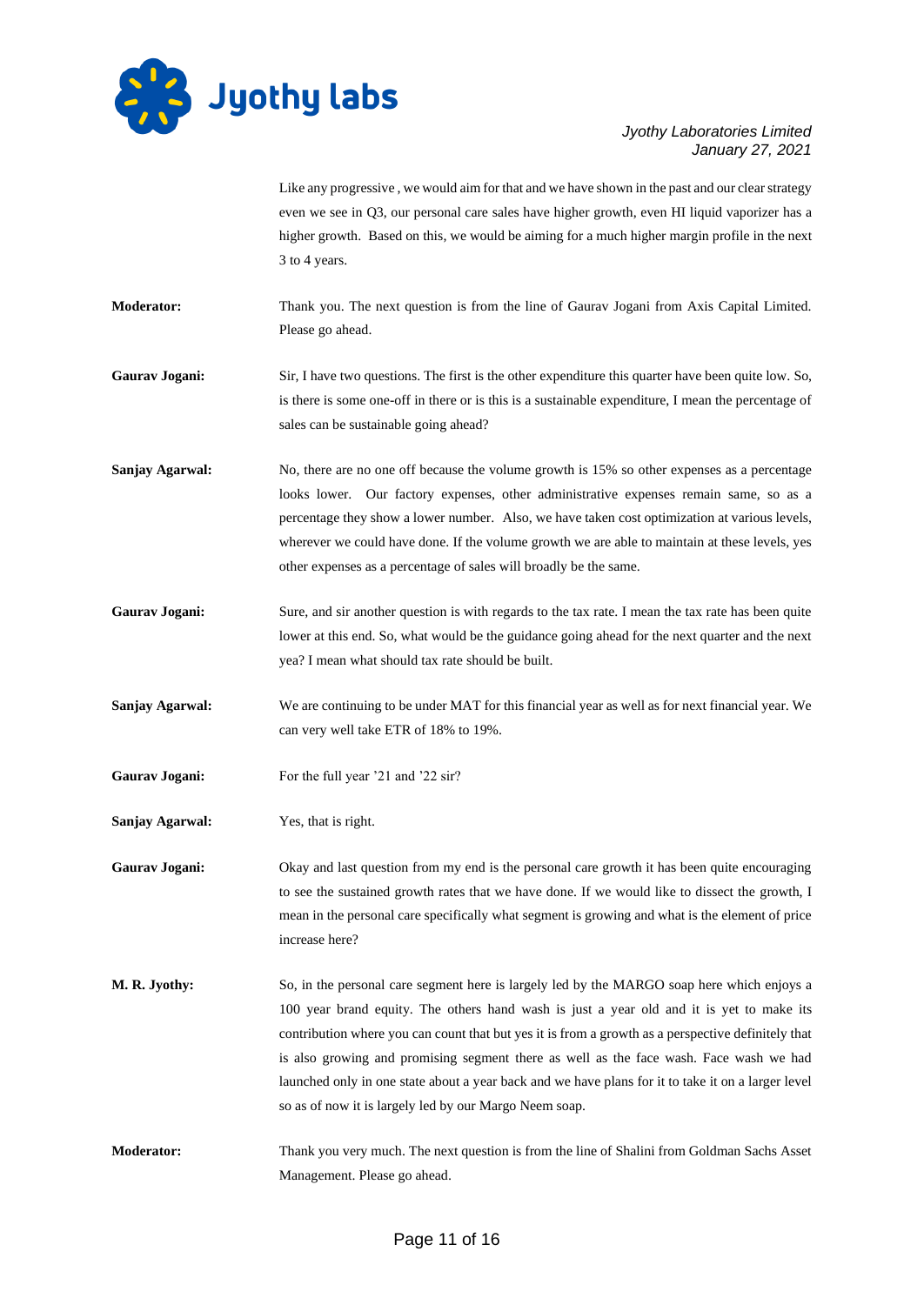

| Shalini:        | I just wanted to check madam this growth that we have seen overall 15% in the FMCG is that        |
|-----------------|---------------------------------------------------------------------------------------------------|
|                 | can you just give us how much the volume growth was during the quarter?                           |
| Sanjay Agarwal: | Volume growth is also similar around 15%.                                                         |
| Shalini:        | Okay and sir like if you can just say see urban rural has been doing well for everybody, I am     |
|                 | sure it has done well for you also. But if you could just say how much the urban and rural growth |
|                 | has been for you I mean break it up basically?                                                    |
| Sanjay Agarwal: | So if we look at it in urban as you know most of the metros, Mumbai, Chennai and some of the      |
|                 | larger cities were affected by lockdown hence both general trade as well as on the modern trade   |
|                 | business in this quarter have become more or less normal, however, rural continues to be on a     |
|                 | higher growth. If you want a number it can be 1.3:1, if the growth in urban is 1, then the rural  |
|                 | growth is 1.3 times.                                                                              |
| Shalini:        | Okay and sir would it be correct to say that now you are basically back to pre-COVID levels,      |
|                 | that is correct to say?                                                                           |
| Sanjay Agarwal: | Yes, that is right. I think from a supply chain we got aligned in by May, June of this year and   |
|                 | now from all the channels and brands more or less yes, we are back to pre-COVID. The recovery     |
|                 | for us or the performance for us has been far better.                                             |
| Shalini:        | Okay sir and lastly like on receivables basically your modern trade has done very well and there  |
|                 | the receivables I believe are higher. So, I mean would you say your net working capital is higher |
|                 | or what would it be like 20, 21 days or will it be higher?                                        |
| Sanjay Agarwal: | Our general trade operates on cash and carry. Modern trade is generally 21 to 30 days which has   |
|                 | been in line with what we were doing earlier. CSD is one which is on the higher number of days,   |
|                 | but as of now there are no signs of worries. So, overall working capital has been pretty good     |
|                 | from the last two to three quarters.                                                              |
| Shalini:        | Okay and channel inventory I mean is channel inventory lower this quarter than what it has been   |
|                 | in the previous quarter, or what is the channel inventory like?                                   |
| Sanjay Agarwal: | Yes, our channel inventory with our general trade distributors is in the range of two to three    |
|                 | weeks and which is what they need to keep for servicing the retail market.                        |
| Shalini:        | Okay and the outlook for your main categories like dish wash and basically your fabric wash       |
|                 | what was the outlook there I mean we are seeing very strong growth in the first 9 months, so      |
|                 | would you say this kind of growth will continue?                                                  |
| M. R. Jyothy:   | So yes, like you said we have seen good growth in the dish wash segment like I said earlier it    |
|                 | has been one is brand driven. There has been strong demand for the brands. Second thing is it is  |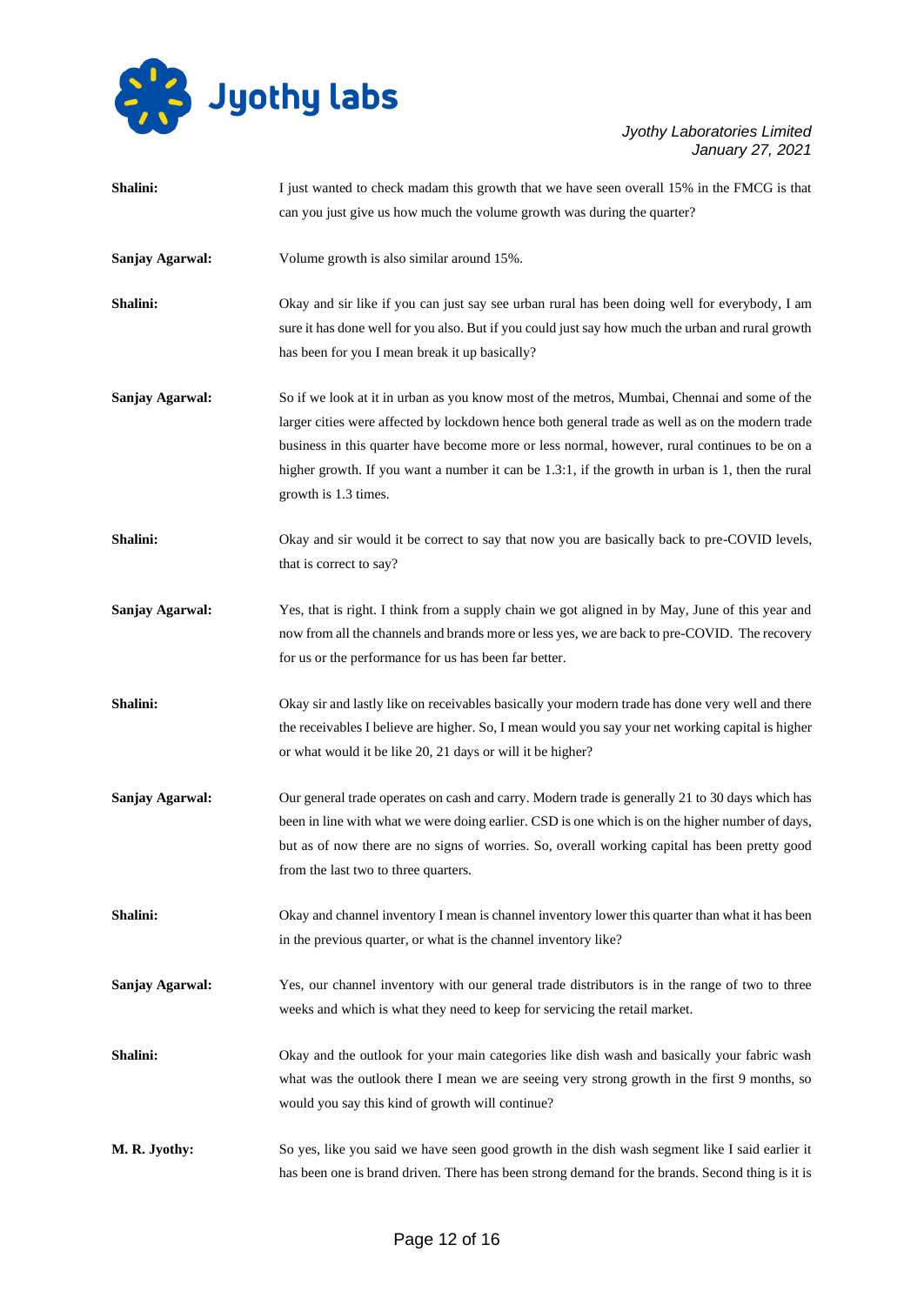

also led by in-house, people staying in-house and obviously multiple number of dish washing that is happening.

But like I said, we were able to do lot many trials which has happened in the Rs. 5, Rs. 10 segments in both the brands and more coming from rural so where we feel that whoever has tried our products, definitely would stay back, majority of them because one, we offer great quality product along with the germ-free proposition that we have.

So yes long term led with brand investments and distribution, we are on a strong wicket as of now from a dish wash portfolio, and detergents is coming back to its original levels to pre COVID levels. We see modern trade and e-com doing well now and they are also poised for growth. So, from there we will be getting our premium products where we are in the detergent category. we will be seeing those growths as well and the other market detergents will be led by GT.

- **Shalini:** Okay and madam lastly like, what is the plans for debt reduction, I mean generally will you be paying back Rs. 100 crores for each year or will it be lesser like Rs. 50 crores for each year?
- **Sanjay Agarwal:** So Shalini as of September 30<sup>th</sup> our standalone balance sheet was in net cash and on a consolidated basis, our net debt was around Rs. 50 -60 crores. We will target if possible to have on a consolidated basis net debt free by March 31, 2021.
- **Moderator:** Thank you. The next question is from the line of Kaustubh Pawaskar from Share Khan by BNP Paribas. Please go ahead.
- **Kaustubh Pawaskar**: Just one on this small pouch strategy which you are focusing on in the dish washing space. So, what is the current contribution because I think you have launched it in July so what is the current contribution from small pouches in the dish washing space and where do you see this over the period of time?
- **M. R. Jyothy:** Yes, so the pouches will help us drive sale in the rural and the tier 2, tier 3 cities and right now what we are doing is we had the pouch packs in the beginning as well. We have just strengthened it and have launched it in few more places. It will not be a sizable number right now but going forward like I said, all these actions that we have taken from a distribution point of view these segments will drive growth for us.
- **Kaustubh Pawaskar:** Right so is it something to improve penetration in rural or Tier 2, Tier 3 towns especially in the distribution penetrate if not the exact but at least from a distribution perspective it is helping you to improve the penetration?
- **M. R. Jyothy:** I did not get your question?
- **Kaustubh Pawaskar:** In the sense since you have launched small packs, is it helping you to get more traction in stores?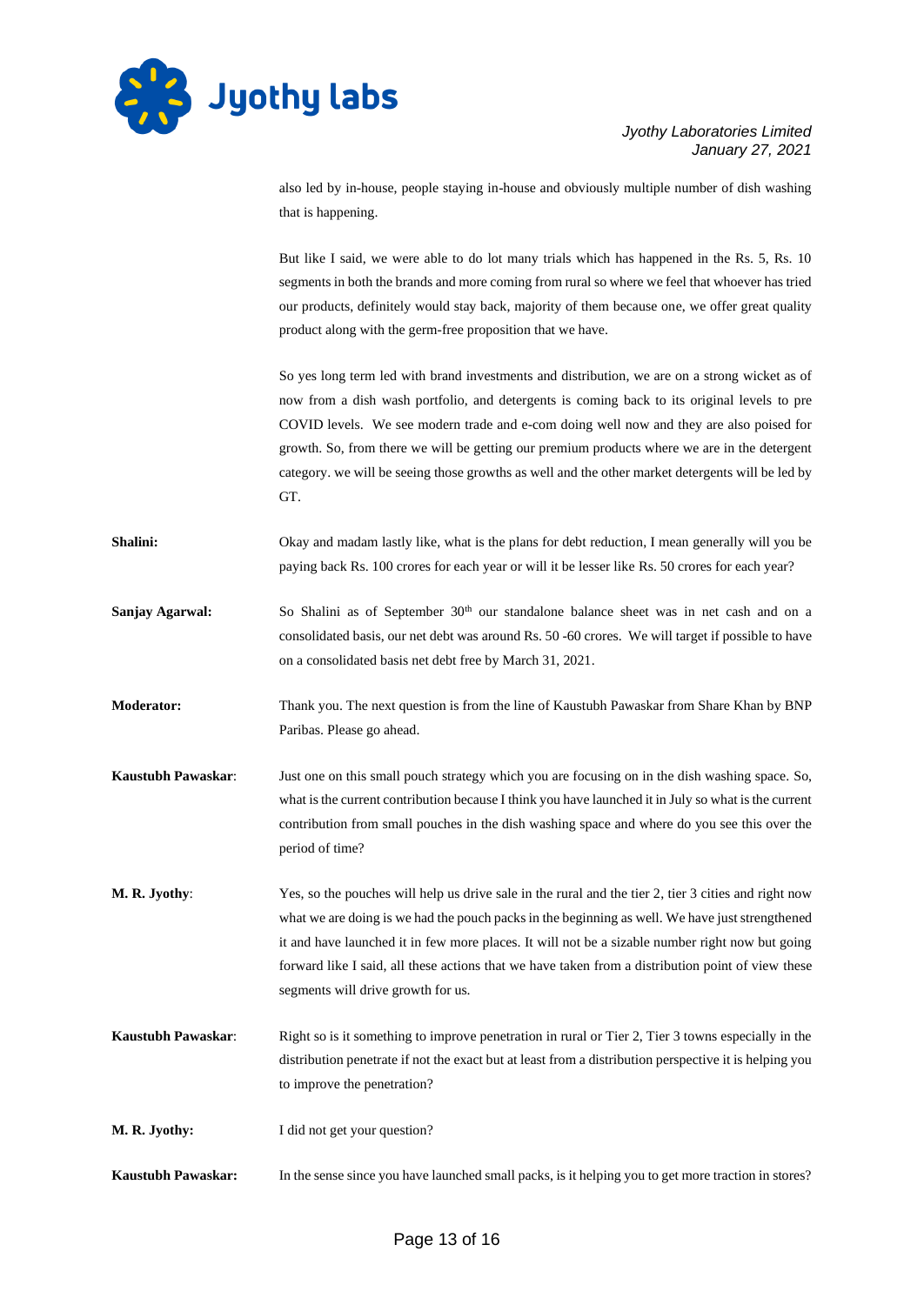

| M. R. Jyothy:             | Yes. So, we had launched a Pril Tamarind and a new variant last year and we are seeing huge<br>growth coming in from that pouches especially, especially in the south as well. And good<br>demand led so we are seeing that kind of success and we will be taking it to the entire country.                                                                                                                                                                                             |
|---------------------------|-----------------------------------------------------------------------------------------------------------------------------------------------------------------------------------------------------------------------------------------------------------------------------------------------------------------------------------------------------------------------------------------------------------------------------------------------------------------------------------------|
| <b>Moderator:</b>         | Thank you very much. The next question is from the line of Simran Jeet from SMC Global<br>Securities. Please go ahead.                                                                                                                                                                                                                                                                                                                                                                  |
| <b>Simram Jeet:</b>       | See, I have certain questions which I want to ask. First of all, what is the percentage of<br>advertisement revenue means percentage means going forward, because I was looking through<br>your numbers. It is close to 7.3% in this quarter which has sharply jumped from 5.95% so I just<br>want to ask that my first question is that will it be 7.3% or more than that in the upcoming<br>quarters?                                                                                 |
|                           | Second question is I was in your previous call also last quarter. You had stated that your CSD<br>department sales are not doing good and now you have stated it is just started improving. So, I<br>want to know what is the percentage of the CSD revenue in your total sales? And thirdly you<br>have posted a volume growth of 15% what is that driving this volume growth and will it be<br>sustainable going forward? If you can answer first of all these three questions.       |
| Sanjay Agarwal:           | So first question, ad percentage yes it has increased from previous 6% to 7.5% and that is part<br>of our thought process since we are focusing on our distribution, we are doing innovation and<br>we have seen that even in this quarter when our media spends have gone up, they have paid off<br>well. So yes, incrementally going forward we would like to increase our media spends and the<br>percentage it will be keep in mind the overall yearly EBITDA guidance what we have |
|                           | Second question you said is on modern trade and CSD. CSD and modern trade put together is<br>around 20% of our total business and so that is one ratio which in recent times the last two, three<br>quarters had marginally come down because modern trade and CSD were not doing that well<br>but on a medium term basis that ratio will remain same. And the third question of yours was?                                                                                             |
| <b>Kaustubh Pawaskar:</b> | What is the driving force behind this FMCG volume growth of 15% and will it be sustainable<br>going forward or it is little bit hiccups will be there at the end of the day in the upcoming quarters<br>in the FMCG volume growth I am talking about?                                                                                                                                                                                                                                   |
| Sanjay Agarwal:           | We expect our growth is going to be a steady growth. For the last two quarter we have seen<br>much better performance from our side and if you will look at it all the building blocks have<br>been there. Now we are even strengthening them and we believe that going forward, we should<br>have much better growth than what we have seen now and it is going to be an all-round<br>performance for us.                                                                              |
| <b>Simram Jeet:</b>       | And sir, last question is what is the percentage of your sales from the e-commerce segment if<br>you can give that number in terms of percentage?                                                                                                                                                                                                                                                                                                                                       |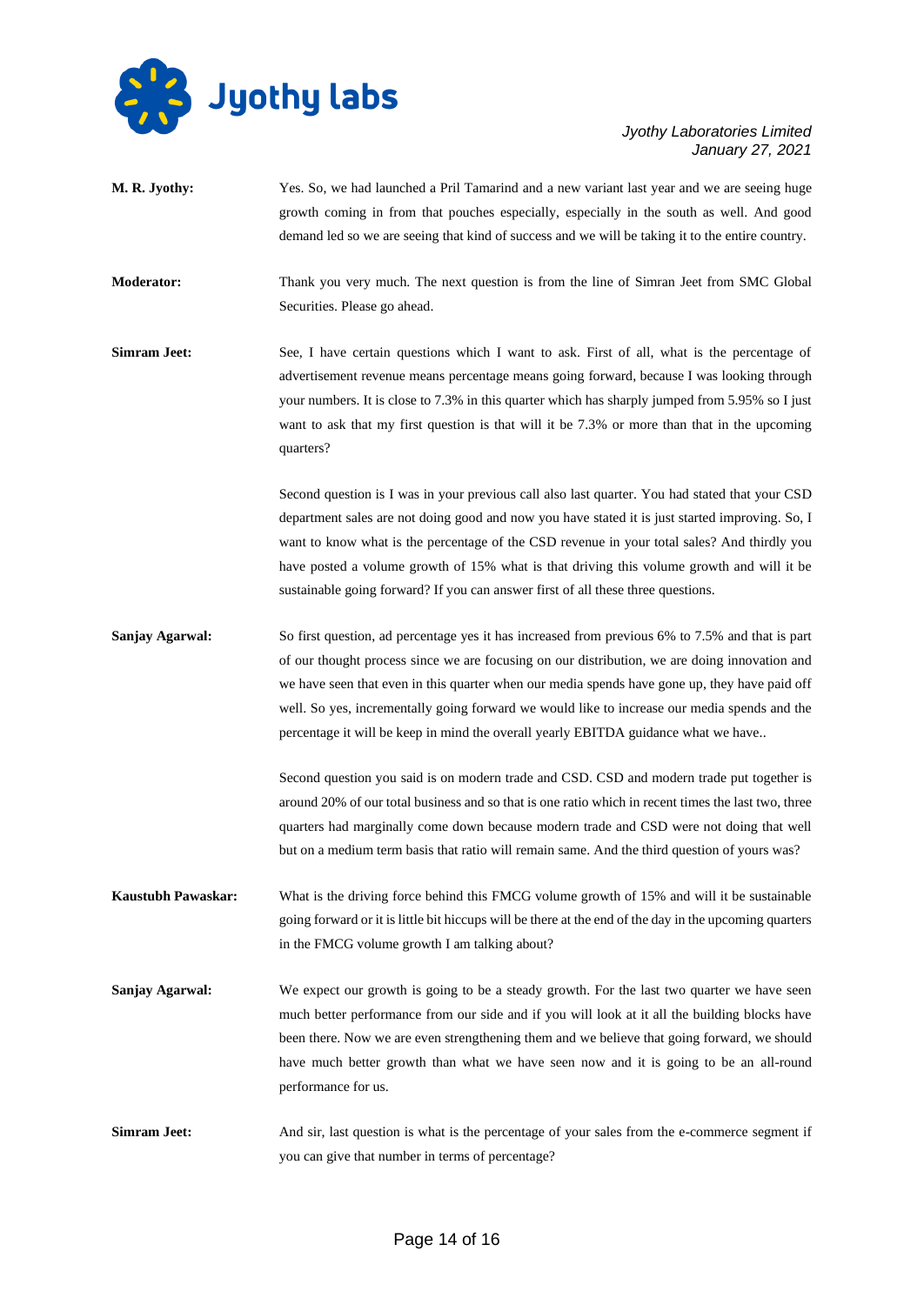

| Sanjay Agarwal:        | A year back it used to be 1.5%, now it is around 3% of our total revenue.                                                                                                                                                                                                                                                                                                                                                                                                                                                                                                                                                                                         |
|------------------------|-------------------------------------------------------------------------------------------------------------------------------------------------------------------------------------------------------------------------------------------------------------------------------------------------------------------------------------------------------------------------------------------------------------------------------------------------------------------------------------------------------------------------------------------------------------------------------------------------------------------------------------------------------------------|
| <b>Moderator:</b>      | Thank you. The next question is from the line of Kaushik Poddar from KB Capital Markets.<br>Please go ahead.                                                                                                                                                                                                                                                                                                                                                                                                                                                                                                                                                      |
| <b>Kaushik Poddar:</b> | I happened to be from Kolkata, the eastern side of the country. I do not see much of your presence<br>in the retail shops and not even on the e-commerce sites. So, what is your thought on this issue?                                                                                                                                                                                                                                                                                                                                                                                                                                                           |
| M. R. Jyothy:          | So, which are not there just I want to know that?                                                                                                                                                                                                                                                                                                                                                                                                                                                                                                                                                                                                                 |
| <b>Kaushik Poddar:</b> | I do not see for example, I have seen Margo and Pril. Other brands Exo and all those things I<br>have not seen as much as it should be there. It is not available as much?                                                                                                                                                                                                                                                                                                                                                                                                                                                                                        |
| M. R. Jyothy:          | Okay so it should be there sir. The only thing is Exo is coming from east is a big contribution<br>for us and it is a very big growing brand for us. After South, East is the next indeed for us from<br>an Exo point of view. So definitely I would want to know which are the retail outlets specifically<br>that you have not seen it and if you could send that list, we will do the needful if any miss is<br>there from our side.                                                                                                                                                                                                                           |
| <b>Kaushik Poddar:</b> | And even on the ecommerce sites also I do not see many of your products? Is there any kind of<br>reason I mean whatever the local ecommerce sites whether it is the Big Basket or anything of<br>that sort in Eastern region I do not see much of your products?                                                                                                                                                                                                                                                                                                                                                                                                  |
| M. R. Jyothy:          | Okay noted sir. Big Basket we are there. We restrict ourselves mainly in chains which go by<br>their principle of every day lowest prices and obviously we have certain margins to be followed<br>and not all our SKUs will be there in that specific e-commerce channel. Rest most of the places<br>we are there and whatever you have said we have noted. We will try and see if whether we can<br>take that and do the needful.                                                                                                                                                                                                                                |
| <b>Kaushik Poddar:</b> | And my last question is, in your personal care the growth has been huge. I mean are you doing<br>something to really ramp it up to say 25% of your turnover?                                                                                                                                                                                                                                                                                                                                                                                                                                                                                                      |
| M. R. Jyothy:          | Yes sir, everything now depends how much media spends we are able to do that leads to<br>distribution and we are very much focused on that and especially in the personal care segment<br>also the Rs. 10 is doing really well for us. We will be taking that to many other places as well<br>and definitely we will see lot of momentum happening on that brand especially also we are in<br>the natural space and if you see in the last two, three years that natural space has been doing well<br>and more so this year and we have seen neem as the main ingredient there which also is a hygiene<br>related ingredient and hence we are seeing good growth. |
| <b>Kaushik Poddar:</b> | I mean Margo for example is used to be very popular brand in Eastern part of the country. So I<br>thought that may be some more promotion will help?                                                                                                                                                                                                                                                                                                                                                                                                                                                                                                              |